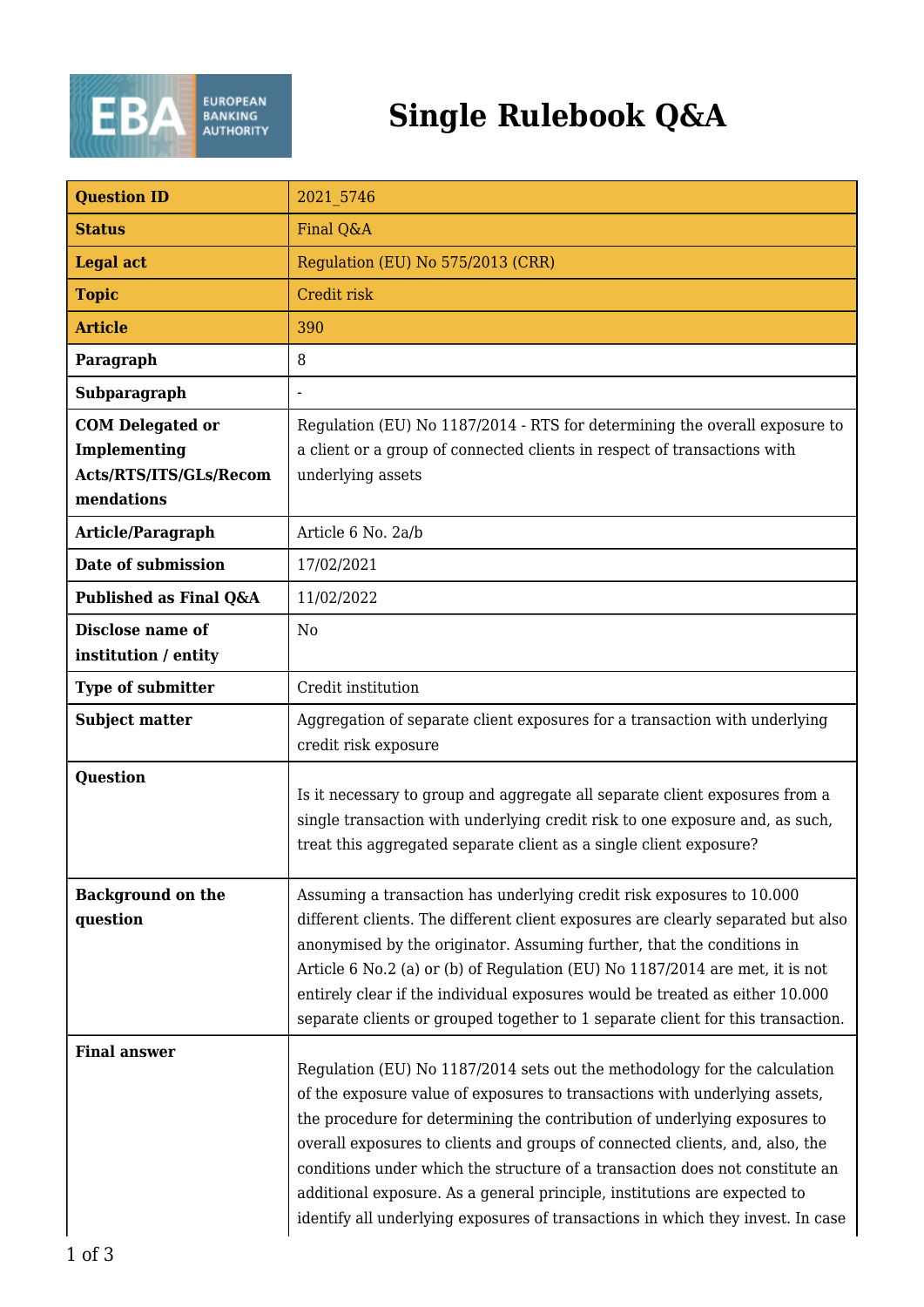of underlying credit risk exposures, they are also expected to identify related obligors, so that such underlying credit risk exposures are taken into account when calculating the overall exposure to these obligors as individual clients or to groups of connected clients to which these obligors belong.

At the same time, where the exposure value to an underlying asset is sufficiently small to only contribute immaterially to the overall exposure to a certain client or group of connected clients, it should be sufficient to assign this exposure to the transaction as a separate client.

The immateriality condition will be fulfilled in instances where:

- 1. the exposure value to each underlying asset does not exceed 0.25% of the institution's Tier 1 capital (in conjunction with the reference to Tier 1 capital in Articles 392 and 395 Regulation (EU) No 575/2013 as amended by Regulation (EU) 2019/876 (CRR2)) (see Article 6(2)(a) of Regulation (EU) No 1187/2014) or
- 2. the underlying exposure value is equal to or exceeds 0,25% of the institution's Tier 1 capital and the institution can ensure, by means of the transaction's mandate, that the underlying exposures of the transaction are not connected with any other exposures in its portfolio, including underlying exposures from other transactions (see Article 6(2)(b) of Regulation (EU) No 1187/2014).

In both cases, the institution can assign the exposure to the transaction itself as a separate client, therefore limiting its exposure to that transaction. In such cases, there are no multiple separate clients but only one separate client representing the transaction itself.

If conditions in Article  $6(2)(a)$  or (b) of Regulation (EU) No 1187/2014 are not met, the exposure to such underlying credit risk exposure shall be assigned to the unknown client (see Article 6(2)(c) of Regulation (EU) No 1187/2014) and added to other exposures assigned to that hypothetical client.

 In addition, where an institution is not able to distinguish between the underlying assets of a transaction, the institution needs to consider the amount of the investment in the transaction as a single exposure to be assigned to a separate client – provided that the condition in Article 6(3)(a) of Regulation (EU) No 1187/2014 is fulfilled (the total value of the exposure of the transaction may not exceed 0,25% of the institution's Tier 1 capital) or to the unknown client if condition in Article 6(3)(a) of said Regulation is not fulfilled (see Article 6(3)(b) of Regulation (EU) No 1187/2014).

In the given example of a transaction with 10.000 underlying assets provided that the conditions in Article 6(2)(a) or (b) of Regulation (EU) No 1187/2014 are met, the underlying exposure needs to be assigned to one separate client representing the transaction itself.